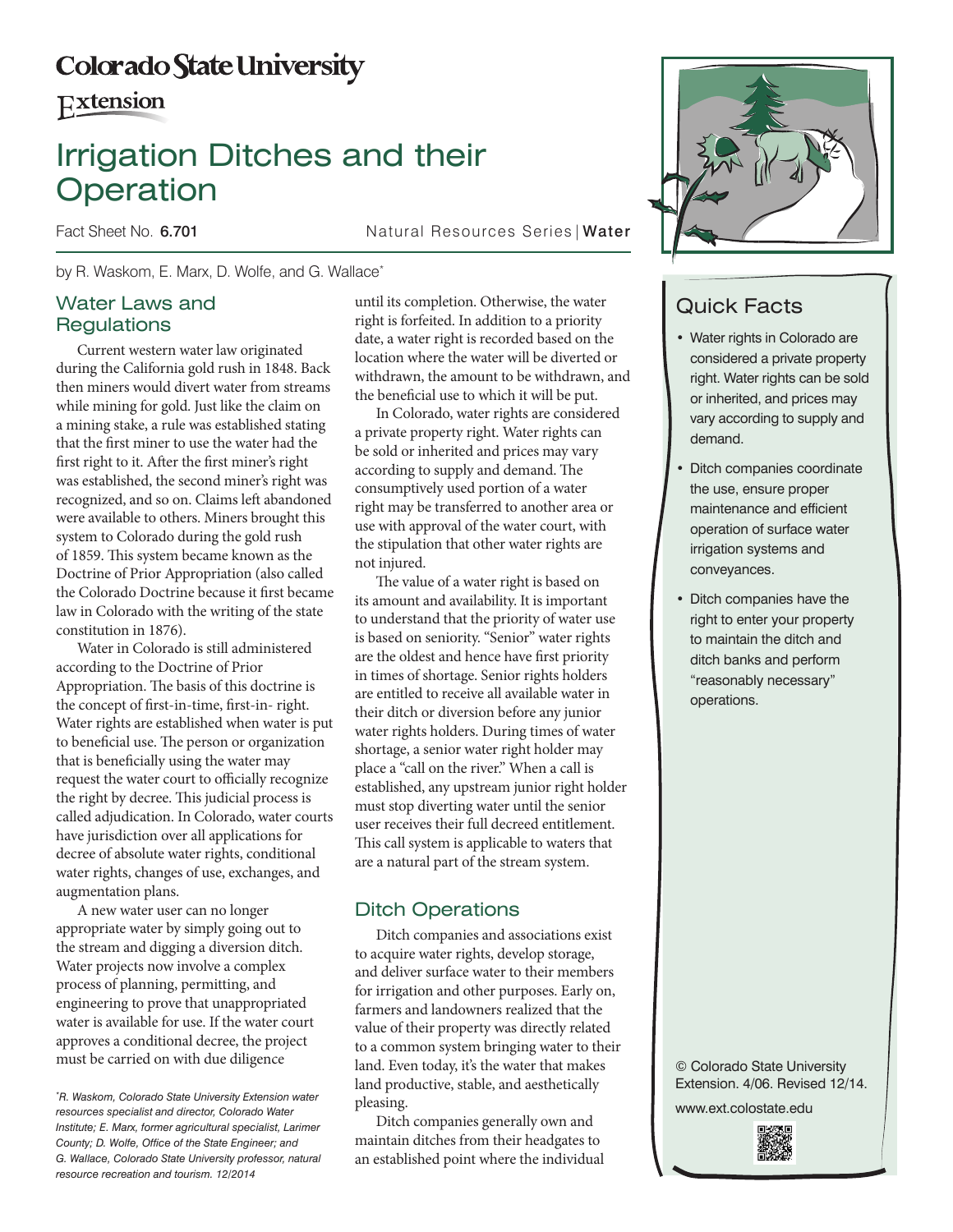landowners or lateral ditch associations manage the smaller ditch systems. Lateral ditch associations generally have by-laws and rules of cooperation in order to keep the lateral system functioning and to avoid conflicts. Ditch associations are often the basis for a sense of community among neighbors in rural areas.

Generally, if you hold shares to water rights from a ditch that runs through your property, you will have a deeded water right that entitles you to water during the irrigation season. There are also certain responsibilities associated with these rights. Water users are often expected to attend work days, annual meetings, and even serve as the ditch captain in smaller ditch associations that cannot afford a paid ditch rider. Responsibilities also include coordinating with neighbors when you wish to run water in addition to keeping the ditches that run through your property free of obstacles. Annual maintenance costs are typically shared by association members in proportion to the number of shares held.

## Reservoirs and Water Conveyances

An extensive network of reservoirs and water conveyances has been developed in Colorado since the middle 19<sup>th</sup> century. In many cases, a system of reservoirs, pipes, and/or ditches had to be built to store and divert the water to where it could be used by farmers. The construction of water delivery systems was in many cases handled by a water district or a water company. The water users hold shares in the company that may be bought and sold. Depending on the company, shares may vary in amount of water and price. The amount of water stored and delivered to shareholders each year depends largely on the snowpack in the mountains and the amount of runoff in the spring. Annual fees are assessed to pay for the use of the facilities, their maintenance, and for the services of the ditch rider.

## Questions and Answers

Water law and irrigation ditch management in Colorado is complex Resolving site-specific water issues often require consultation with an attorney or engineer. This fact sheet provides general guidelines on the rules and practices that govern ditch operations in Colorado. If you have an irrigation ditch on your property or if you are in the process of purchasing a property with an irrigation ditch or creek on it, the following questions may be helpful.

#### **Q: An irrigation ditch runs through my property but I don't use it. Am I responsible for ditch maintenance?**

**A:** No. The ditch company and water users are responsible for ditch maintenance, but you must not damage or obstruct the ditch.

#### **Q: Does my neighbor have the right to enter my property to access the irrigation ditch that runs through my property?**

**A:** Yes, if your neighbor uses the ditch to deliver water to his/her property, he/ she has a right-of-access to enter with the equipment needed to maintain or repair the ditch. Irrigators frequently check ditches upstream to see how they are flowing, clear debris from the ditch, or adjust flows at measuring structures that may be on your land.

#### **Q: Does the ditch company have an easement through my property? How can I identify the width of the easement? Do I have to let them enter and tear up my property?**

A: Ditch rights-of-way can be owned fee simple or by easement. When owned by fee, the ditch owner holds title to the land where the ditch runs and has absolute control. The width of a ditch owned by fee is usually described in the deed.

If the ditch runs through an easement, then the ditch owner does not own the land containing the ditch, but they do have access and use rights. The ditch owner has the right to enter your property to maintain the ditch and ditch banks and perform "reasonably necessary" operations, even if that means disturbing land within the easement. The easement is as wide as is

## Deeded Water Rights

If you do not hold deeded water rights on a ditch that runs through your property, you cannot take water from the ditch in any fashion. You also must not obstruct the ditch nor deny access to the ditch owner or their representatives when they need to enter the property to perform maintenance operations. Livestock or vehicles must not cause damage to a ditch or its right-of-way.

reasonably necessary for ditch maintenance and operation. This is often determined by historic practices and is not always described in a deed.

#### **Q: My neighbor wants to replace the earthen ditch that crosses my property with a concrete lined ditch or a pipe. Can my neighbor make the change even if I disapprove?**

A: Yes. Changes that increase the efficiency of water delivery, such as installing concrete ditches or pipes, are considered reasonably necessary. The ditch owner can make these changes even if you disapprove. If they wish to move or realign the ditch, however, they must negotiate with you and receive your permission.

#### **Q: Can I build a fence across an irrigation ditch to contain my animals?**

A: As a general rule, the ditch company and water users have the right to prohibit or set conditions for fences that enter the ditch right of way or cross the ditch. Fences can hinder maintenance operations and collect trash thus clogging the ditch. You might be able to work with the ditch company for permission to build a moveable fence that can be removed during ditch maintenance.

#### **Q: Can I use the water in the ditch that runs through my property?**

**A:** Only if you own water rights or have leased a right to the water. The fact that the water flows through your property does not entitle you to use the water.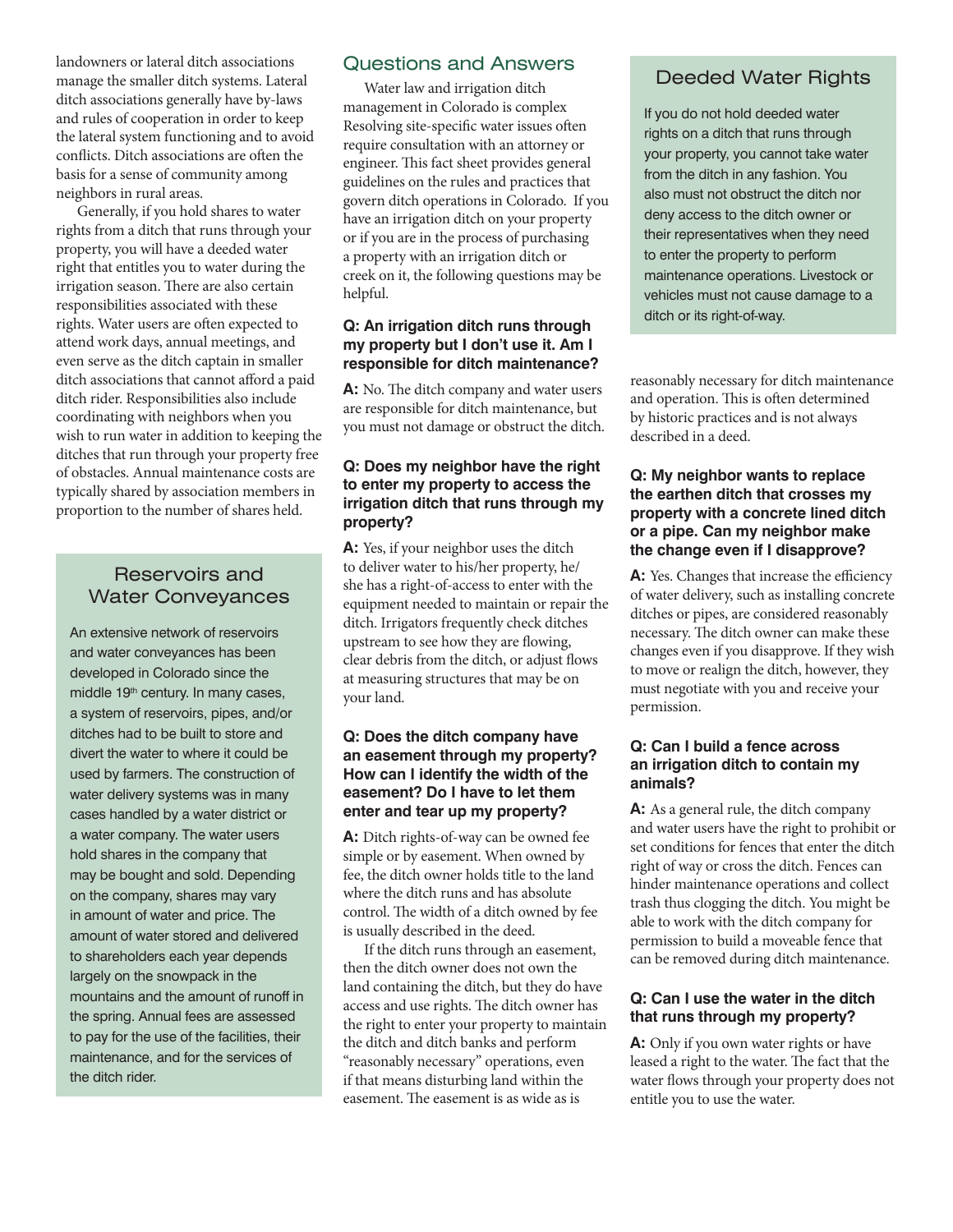#### **Q: Can I take water out of a creek that runs through my property?**

**A:** Only if you have a decreed right to use the water and it is in priority or there is unappropriated water in your creek. The fact that the water runs through your property does not give you the blanket right to divert or use it. In most of Colorado, it is difficult to find unappropriated water.

#### **Q: A ditch crosses my property. I don't own rights to the water, but I want to dig out an area so I will have a pond. Can I do this if the water can flow through my pond and back into the ditch?**

**A:** No. Digging a pond constitutes an impoundment. Forcing water to flow through a pond alters the natural flow and will increase losses to seepage and evaporation, potentially injuring other water rights holders on the ditch.

#### **Q: I bought water rights when I purchased my property but my neighbors downstream are forcing me to shut my headgate and won't let me irrigate my hay. What can I do?**

**A:** Most likely your neighbors' water rights are senior to your right. If this is the case, your neighbors can require you to shut your headgate until they receive all the water they are entitled to. The likelihood of this occurring in any given year depends on water supply and the number of downstream users with rights senior to yours.

These situations are best worked out with your neighbors, in consultation with members of your ditch association. If you do not have such an association, you may have to talk to the water commissioner to get an official explanation. Your best solution might be to develop an irrigation schedule with your neighbors and the

## Water Use for Small Acreages

For more information on water use for small acreages, see Colorado State University Extension fact sheets:

• 6.700, *Private Wells for Home Use* • 4.717, *Glossary of Water Terminology* ditch captain. Your neighbors are entitled to their water first, but you might be able to irrigate between their irrigation times if that does not impact other users more senior to you. If you are still in conflict with your neighbors, contact your local water commissioner to verify the call and to determine when your water might be available.

## **Q: What is a "call for water"?**

A: In areas where water supplies do not meet all of the demands, some water rights holders in the river system may not receive enough water to fulfill their court-decreed diversion amount. Water users then may start to "call" for their water, based on the priority system of "first in time, first in right." This is done with a phone call to the local water commissioner. Water delivery to junior users may be curtailed until the senior water rights holder receives all the water he/she is entitled to receive.

## **Q: What are diversion records?**

**A:** A diversion record is a record of the daily flow in cubic feet per second for a ditch or other diversion structure. Diversion records are maintained by water commissioners and kept on file at the State Engineer's Office, the division offices, and online at the Division of Water Resources Web site, www.water.state.co.us.

## **Q: What is a share of water?**

**A:** A "share" refers to an interest in a ditch company. It represents a portion of water that flows through the ditch. The amount of water represented by a share varies greatly among ditch companies and from year to year, depending on how much water is available in storage and from the current year's snowpack. You must contact the ditch company to determine how much water is typically allocated per share. Most ditch companies inform water users in the spring how much water per share will be delivered for the coming irrigation season.

#### **Q: Why do different ditch companies have different rules?**

A: Ditch companies are owned by the water users they serve. Rules of operation vary depending on the type of water rights owned, size of the company, needs, history, infrastructure, and other factors particular to each company.

## Water Divisions in Colorado

South Platte River Basin Water Division 1 810 9th Street, Suite 200 Greeley, CO 80631 Phone: (970) 352-8712 Fax: (970) 392-1816

Arkansas River Basin Water Division 2 310 East Abriendo, Suite B Pueblo, CO 81004 Phone: (719) 542-3368 Fax: (719) 544-0800

Rio Grande Basin Water Division 3 301 Murphy Drive P.O. Box 269 Alamosa, CO 81101 Phone: (719) 589-6683 Fax: (719) 589-6685

Gunnison River Basin Water Division 4 Mailing address: P.O. Box 456 Montrose, CO 81402 Physical address: 2730 Commercial Way Phone: (970) 249-6622 Fax: (970) 249-8728

Colorado River Basin Water Division 5 Mailing address: P.O. Box 396 Glenwood Springs, CO 81602 Physical address: 202 Center Drive Phone: (970) 945-5665 Fax: (970) 945-8741

Yampa River Basin (White River drainage also) Water Division 6 Mailing address: PO Box 773450 Steamboat Springs, CO 80477